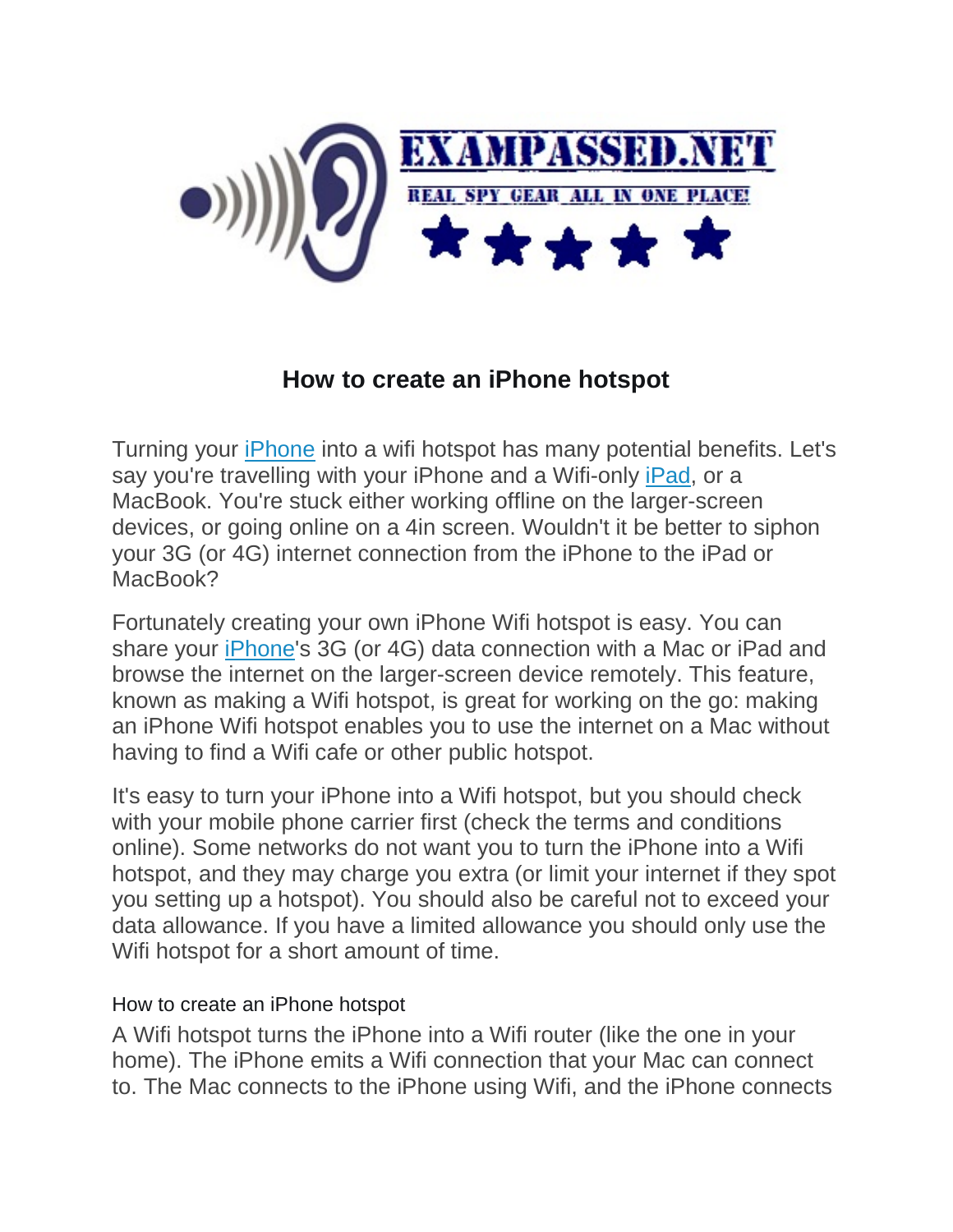to the internet using its 3G/4G cellular data connection. It's clever stuff and a neat trick to know.

Here's how to make an iPhone hotspot/Wifi hotspot:

- 1. Tap Settings and Mobile.
- 2. Tap Personal Hotspot and set Personal Hotspot to On.
- 3. Tap on Turn on Wi-Fi and Bluetooth.
- 4. Tap Wi-Fi Password and enter a suitable password (this can be any password you choose, it's not related to your Apple ID or usual Wi-Fi connection).
- 5. Now check the name of the hotspot listed under To Connect Using Wi-Fi (we get "iPhone 5s").
- 6. Click AirPort in the Menu bar of your Mac and choose the Wi-Fi hotspot (iPhone 5s in our case).
- 7. Enter the password from Step 4.

That should be it. You should now be able to browse the internet on your Mac (or Wifi iPad) using the connection provided by your iPhone.

If you haven't got the AirPort icon in the Menu bar of your Mac, open System Preferences, click Wifi and choose the iPhone Hotspot from the Network Name. While you're here, you should place a tick in the setting marked "Show Wi-Fi status in menu bar"; this will enable you to access Wifi settings from the Mac's menu bar.

You can now browse the internet on your Mac using the data connection from the iPhone. Your mileage may vary, however, depending on how good the iPhone's network connection is. You might find the internet runs a little slower than you're used to.

When you've finished, tap Settings > Mobile > Personal Hotspot on your iPhone and set it to Off.

## **How to create an iPhone hotspot: Dangers and warnings**

What if someone tries to hijack your connection, burning through your data connection and/or accessing hooky sites and content?